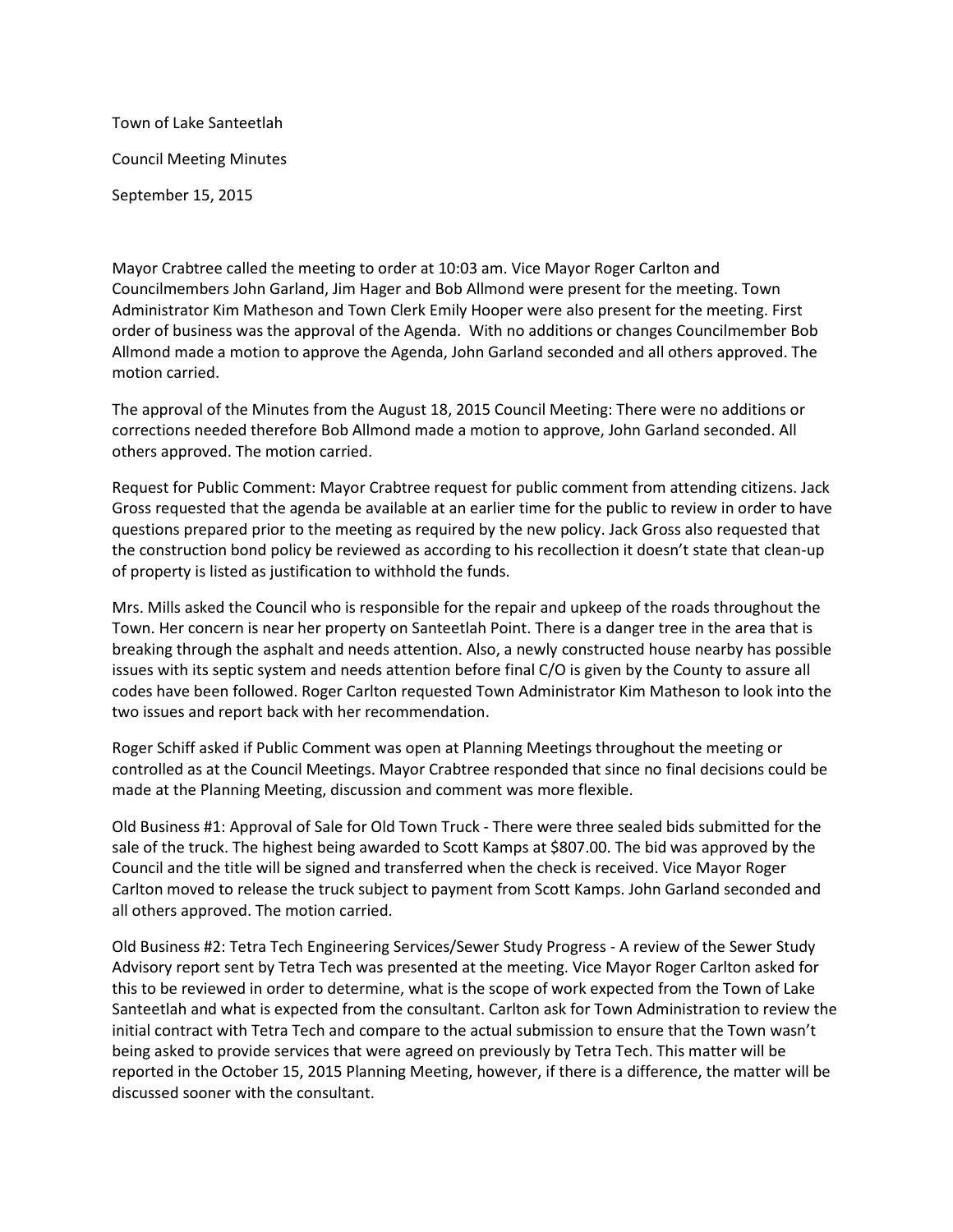Old Business #3: Construction Bond Refund/Dana & Jackie Adams - The property had been observed by several Councilmembers as well as Town Administrator Kim Matheson and all agreed that it had been properly cleaned and the refund could be released. Vice Mayor Roger Carlton moved to refund the bond. John Garland seconded and all others agreed. The motion carried.

Old Business #4: Mary Williams of 834 Sequoyah Trail/Remodeling project - The presence of both parties was requested at the meeting. Neither were able to attend. A survey of both Mary Williams and Jane Jett's property was requested by the Council in order to prove that the addition proposed by Mrs. Williams does not encroach on Jett's land. It was decided that Town Clerk Emily Hooper would invite both parties to the Town Council meeting on October 20, 2015. Vice Mayor Roger Carlton moved to schedule the final decision during the October 20, 2015 Council Meeting. Councilmember Jim Hager seconded. Councilmember John Garland abstained from voting on this as he will be the contractor on this project. All others approved. The motion carried.

Old Business #5: Auditor Ken Schuckers progress for new Quick Books program - Ken Schuckers has rescheduled the date for training two times due to personal and work issues. The new date is September 29, 2015. This training is considered urgent due to the data that will have to be re-recorded when the update is in place. Therefore, Town Administrator Kim Matheson was instructed to contact Tri-County Community College to see if an instructor there would be available for training before that date. Vice Mayor Roger Carlton moved to authorize the acceleration of receiving the Quick Books training whether it be from Schuckers or another individual. Councilmember Bob Allmond seconded and all others agreed. The motion carried.

Old Business #6: Ken DeGarmo of 40 Santeetlah Point/Request for refund of Building Application Fee - The refund of Mr. Degarmo's fees has been discussed in numerous meetings and after clarification from attorney M. Ellen Davis that the fees were not "illegally" collected as asserted by Jack Gross and Ken DeGarmo, the Council further discussed the matter and no action was taken in response to Mr. DeGarmo's request.

Old Business #7: Insurance Claim for Well Field Repairs/Reimbursement - The insurance claim for well field repairs is complete with a reimbursement check received of \$13,772.10. The Town Council complemented staff on a job well done.

Old Business #8: Status of Withdrawal from Regional Library - The response letter received on August 8, 2015 from the Nantahala Regional Library was unacceptable to Councilmembers as they would like to understand what is currently being done regarding personnel issues that have avoided being addressed. The Town of Lake Santeetlah would like to continue to support the library however will not do so and plans to proceed with the withdrawal if changes fail to be made. Vice Mayor Roger Carlton suggested a public records request to the regional library for the closed session meeting minutes to understand how the personnel issues had been handled. These requested minutes will be brought back to the October 20, 2015 Council Meeting to determine how to proceed.

Old Business #9: Grass cutting on US 129 - The Department of Transportation contracts the mowing of public roads which includes US 129 and it is supposed to be mowed four times per season, however, to date has been done only twice. As Lake Santeetlah is a tourist attraction it has been requested by both homeowners and Councilmembers that prices be sought from Raymond Williams and Scott Kamps to mow the stretch of road leading into the Town as needed throughout peak season. Vice Mayor Roger Carlton suggested that we contact Graham County about the possibility of linking this issue with the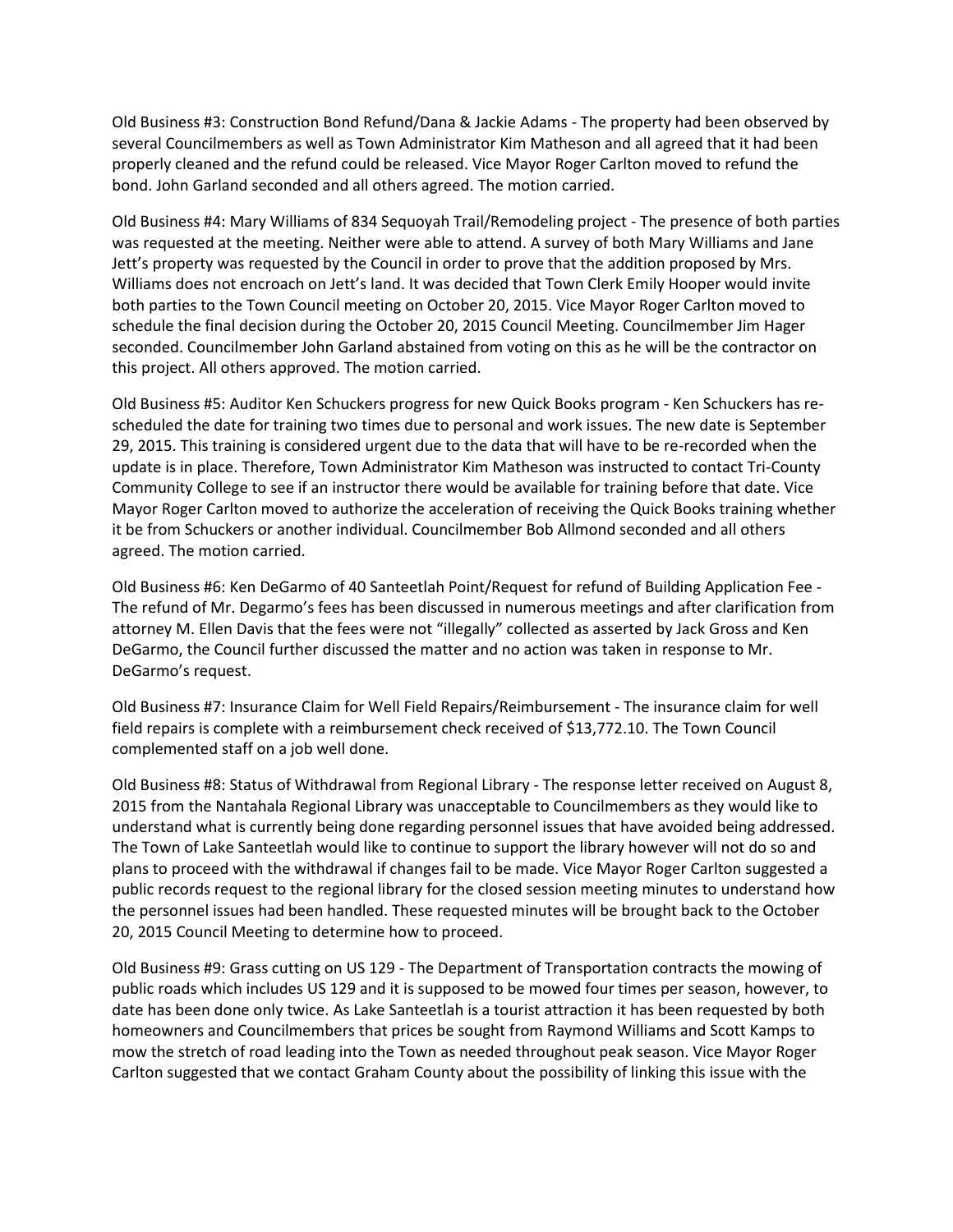Travel and Tourism Board in order to see if the cost of additional mowing could be provided with those funds resulting in better appearance to our visitors.

Old Business #10: Discussion of FY 2014/15 Audit - The 2014/15 Audit is in the process of being completed and a Special Meeting is scheduled for October 2, 2015 at 10:00am. CPA, Joseph Turchetti, will be present for the meeting to provide reviews and feedback. Changes in the draft audit are currently being made as the auditor was unaware that the payments and distribution from the United Community Bank loan should be allocated to both Water and General Operating accounts.

Old Business #11: Review of Water Meter Specifications from McGill Associates - The Council asked that the documents provided by McGill be reviewed with a report provided pertaining to the specification within a week. Advertising may begin at that point without proceeding to award until after the storm clean-up reimbursement is received from the State.

New Business #1: Authorization of Credit Cards for Town Administrator/Town Clerk – Vice Mayor Roger Carlton moved for approval of new Town credit cards with a limit of \$1000 through United Community Bank for both Town Administrator Kim Matheson and Town Clerk Emily Hooper. Councilmember John Garland seconded and all others agreed. The motion carried.

New Business #2: Approval of \$500 for Tourism Plan Phase 2 Implementation - After the presentation at August 18, 2015 Council Meeting all agreed that the GREAT committee should move forward with the Phase 2 Tourism Implementation Study and the \$500 donation, a match of local funds, would be beneficial. Vice Mayor Roger Carlton moved to commit to the \$500 donation. Councilmember Bob Allmond seconded and all others agreed. The motion carried. There was also discussion of the need to make a decision regarding implementation of the Tourism Development legislation that the General Assembly had passed and the Town Council agreed to schedule a meeting to discuss the opportunities and costs.

New Business #3: Approval of proposal from Scott Kamps for leaf removal for the 2015 season - Town Administrator Kim Matheson recommended that Council approve Proposal B: which included a second cleaning of Black Bear Trail, Snowbird Trail and Suicide Hill. Councilmember Jim Hager made a motion to approve proposal B from Scott Kamps. Councilmember John Garland seconded and all others agreed. The motion carried.

New Business #4: Discussion of excess lighting requested by Bob Allmond - Councilmember Bob Allmond shared his concerns that lighting from a neighboring property is an annoyance to both him and others nearby. Allmond ask that a formal complaint be submitted to Brookfield concerning the lights. Mayor Crabtree suggested that a letter be sent from the Town asking the homeowner to dim the lights and turn them off at 10:00pm to avoid the disturbance of neighbors. Councilmember Bob Allmond agreed that this could be the first step of action in hopes of the homeowner's compliance. Councilmember Bob Allmond made a motion to send a letter to the homeowner. Vice Mayor Roger Carlton seconded and all others agreed. The motion carried.

New Business #5: Approval of Resolutions to change signatories - Councilmember John Garland stated that upon his recent visit to United Community Bank, Pam Shaffer shared with him that with the new updated signature cards neither the new Town Administrator nor Town Clerk could call with any inquiries concerning the accounts within the bank. Vice Mayor Roger Carlton moved to approve the new signatories including all Councilmembers except himself as he is the only Councilmember able to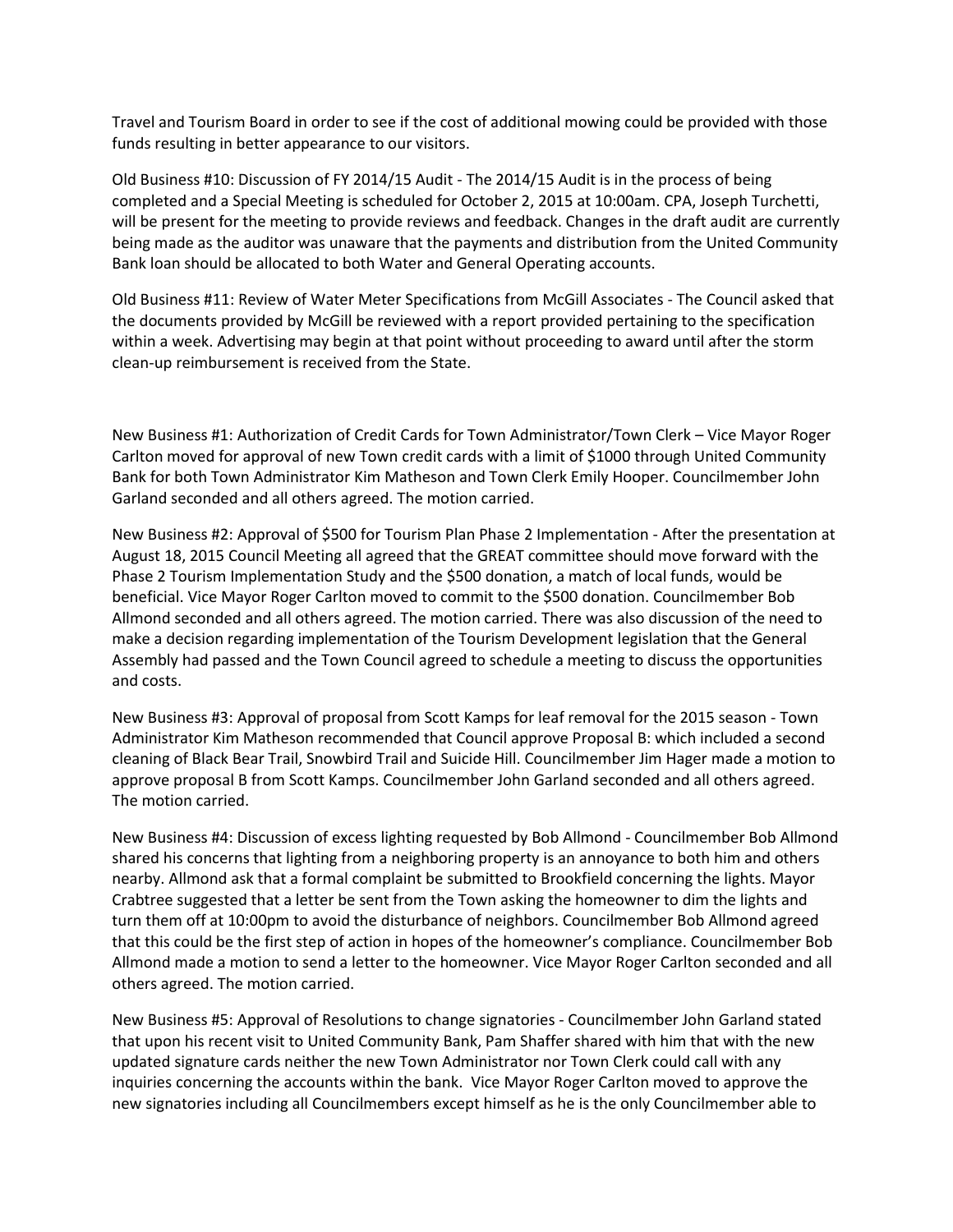sign the vouchers therefore should not sign the checks. The motion also included giving Town Administrator Kim Matheson and Town Clerk Emily Hooper authorizarion to call about accounts if needed. The motion was seconded by Councilmember John Garland and all others agreed. The motion carried.

New Business #6: Eleanor Burgess of 828 Sequoyah Trail permit application - Councilmember John Garland provided all documents needed for approval. The new dock has been approved by Brookfield. Vice Mayor Roger Carlton made a motion to approve the application. Councilmember Bob Allmond seconded. Councilmember John Garland abstained from voting as he will be the contractor on this project. All others agreed, the motion carried.

New Business #7: Building application for 37 Nantahala Terrace - All documents were provided by Contractor Charles Toomey. The deck will exceed setback requirements by 11 feet. However, Mayor Crabtree met with the contractor and due to the location of the structure he felt that it would not intrude on neighboring properties. Vice Mayor Roger Carlton moved to approve the application. Councilmember Jim Hager seconded and all others agreed. The motion carried. There was also discussion regarding the contractor breaking the new pavement in the area. Town Administrator Kim Matheson was directed to ensure that the cost of repair was deducted from the deposit.

New Business #8: Construction Bond Refund for Patrick O'Donovan at 404 Santeetlah Point - The area was confirmed to have followed procedures with clean up after construction, Councilmember Jim Hager moved to release the refund. Councilmember Bob Allmond seconded and all others agreed. The motion carried.

New Business #9: Santeetlah Fire Department Request for Donation - Jerry Collins, a representative of the volunteer fire department, was present at the meeting with a request for the annual \$6000 donation and an additional \$1500 this year due to rising costs. Councilmembers agreed that the funds were allotted in the budget for this donation. The donation will be released with the recommendation that the volunteer fire department provide additional service to the Town including flushing storm drains. Mr. Collins was informed that the payment would be made before December 2015 since our cash flow was tight. The funds will be allocated \$6000 from the General Operating Account and \$1500 listed as a service to the Town therefore coming from the Water Operating Account.

Discussion #1: Candidate Forum October 24, 2015 - The Candidate Forum will be held at Town Hall from 3:00-5:00pm on October 24, 2015. Resident Dick Eyestone was appointed to be the Moderator for the Forum. Candidates' names will be drawn randomly in order to determine order of speaking for the introduction and reversed for the conclusion. An e-mail will be sent to all Town property owners within the next week that will request any questions they wish to be asked be sent to Moderator Dick Eyestone by October 21, 2015, four days prior to the Forum.

Discussion #2: Finance Officer Monthly Compensation Adjustment – The monthly stipend for the Finance Officer will be raised to \$200 due to the work load required. Councilmember Jim Hager the current Finance Officer, suggested the increase become effective after the election. Vice Mayor Roger Carlton moved to approve the increase effective after the election. Councilmember John Garland seconded and all others approved. The motion carried.

Discussion #3: Contact for emergencies after business hours policy - The policy in place lists Town Administrator Kim Matheson as the first contact in case of emergency. If she is unavailable Mayor